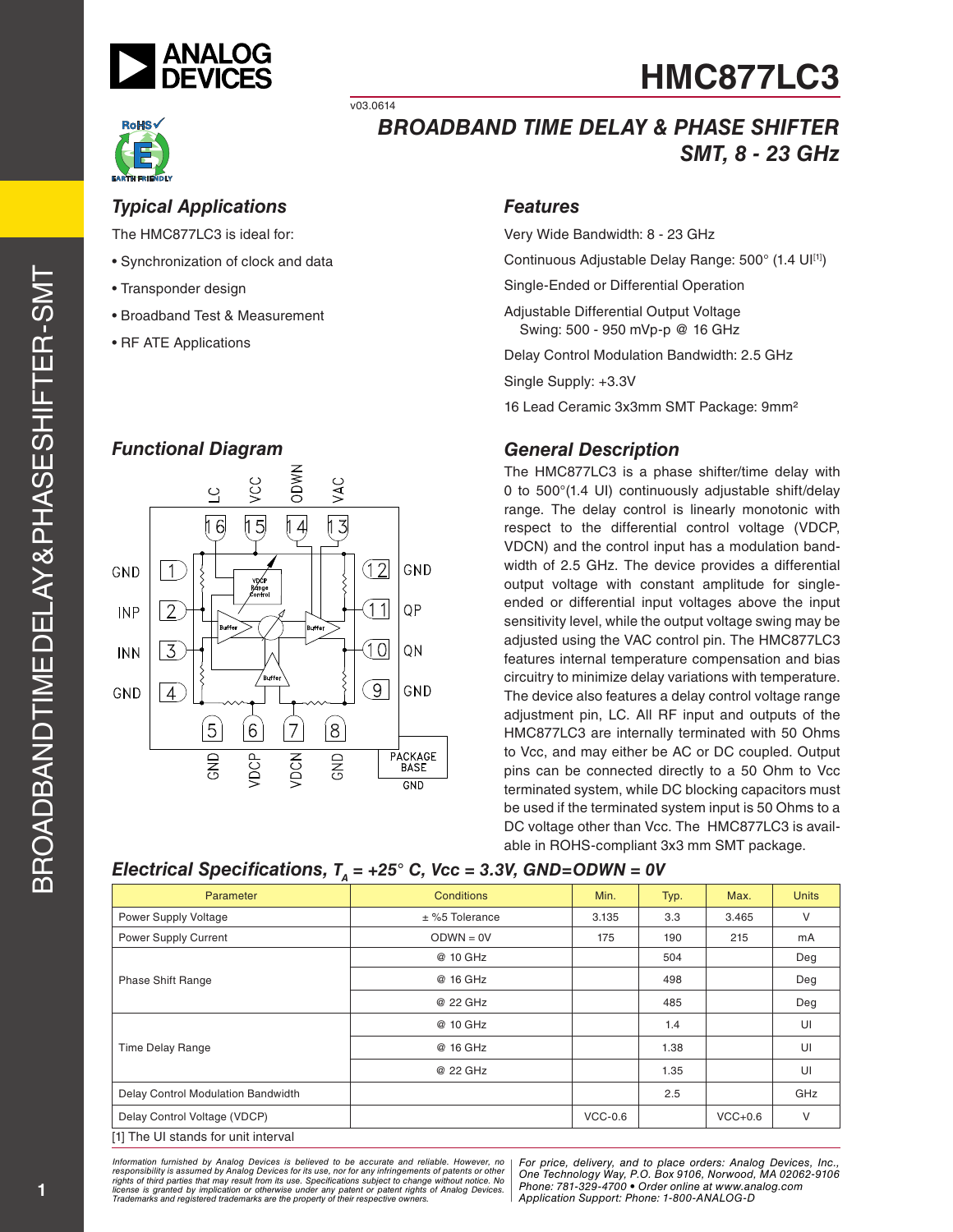



# *BROADBAND TIME DELAY & PHASE SHIFTER SMT, 8 - 23 GHz*

## *Electrical Specifications,*  $T_a = +25^\circ$  *C, Vcc = 3.3V, GND=ODWN = 0V (Continued)*

v03.0614

| Parameter                                                                | Conditions                                                    | Min. | Typ. | Max. | <b>Units</b> |
|--------------------------------------------------------------------------|---------------------------------------------------------------|------|------|------|--------------|
| Output Amplitude Control Voltage (VAC)                                   |                                                               | 0.65 | 1.5  | 1.8  | $\vee$       |
|                                                                          | Single-Ended, peak-to-peak @ 10 GHz                           | 490  |      | 648  | mVp-p        |
| Output Amplitude                                                         | Single-Ended, peak-to-peak @ 16 GHz                           | 420  |      | 520  | mVp-p        |
|                                                                          | Single-Ended, peak-to-peak @ 22 GHz                           | 320  |      | 424  | mVp-p        |
| Input Amplitude Range                                                    | Differential                                                  | 200  |      | 1200 | mVp-p        |
|                                                                          | Single-Ended                                                  | 100  |      | 600  | mVp-p        |
|                                                                          | $VDCP=VDCN=3.3 V @ 22 GHz$<br>$(f_{in} - f_{in}/2)$           | 26   |      | 48   | dBc          |
| Harmonic Suppression <sup>®</sup><br>$(f_{in}$ is fundemental frequency) | $VDCP=VDCN=3.3 V @ B GHZ$<br>$(f_{in} - 3f_{in}/2)$           | 28   |      | 62   | dBc          |
|                                                                          | $VDCP=VDCN=3.3 V @ 16 GHz$<br>$(f_{in} - 2f_{in})$            | 30   | 32   | 36   | dBc          |
| Input Return Loss                                                        | frequency $<$ 23 GHz                                          |      | 12   |      | dB           |
| Output Return Loss                                                       | frequency $<$ 23 GHz                                          |      | 6    |      | dB           |
| <b>RMS Jitter</b>                                                        | @ 16 GHz                                                      |      | 0.45 |      | ps           |
| Rise Time, tr                                                            | @ 16 GHz                                                      |      | 10   |      | ps           |
| Fall Time, tf                                                            | @ 16 GHz                                                      |      | 11   |      | ps           |
| Time Delay Temperature Sensitivity                                       | @ 16 GHz                                                      |      | 0.05 |      | $deg$ /°C    |
| Propagation Delay, td                                                    | VDCP=2.7V, VDCN=3.3V@ 16GHz<br>(Relative to zero phase shift) |      | 140  |      | ps           |

\* Harmonic suppression measurements are taken for single-ended inputs and outputs.









| $[1]$ VCC = 3.3V                                                            | [2] ODWN= 0 V, VDCN=VCC     |
|-----------------------------------------------------------------------------|-----------------------------|
| [3] On the x-axis differential control voltage represents VDCP-VDCN voltage | [4] Input Frequency: 20 GHz |

 $[2]$  ODWN= 0 V, VDCN=VCC

ormation furnished by Analog Devices is believed to be accurate and reliable. However, no | For price, delivery, and to place orders: Analog Devices, Inc.,<br>popsibility is assumed by Analog Devices for its use, not for any *pressult from its use. Specifications subject to change without notice. No*<br>ation or otherwise under any patent or patent rights of Analog Devices Phone: 781-329-4700 • Order online at ww *e* the property of their respective owners. **Application Support: Phone: 1-8** *Information furnished by Analog Devices is believed to be accurate and reliable. However, no*  responsibility is assumed by Analog Devices for its use, nor for any infringements of patents or other<br>rights of third parties that may result from its use. Specifications subject to change without notice. No<br>license is gr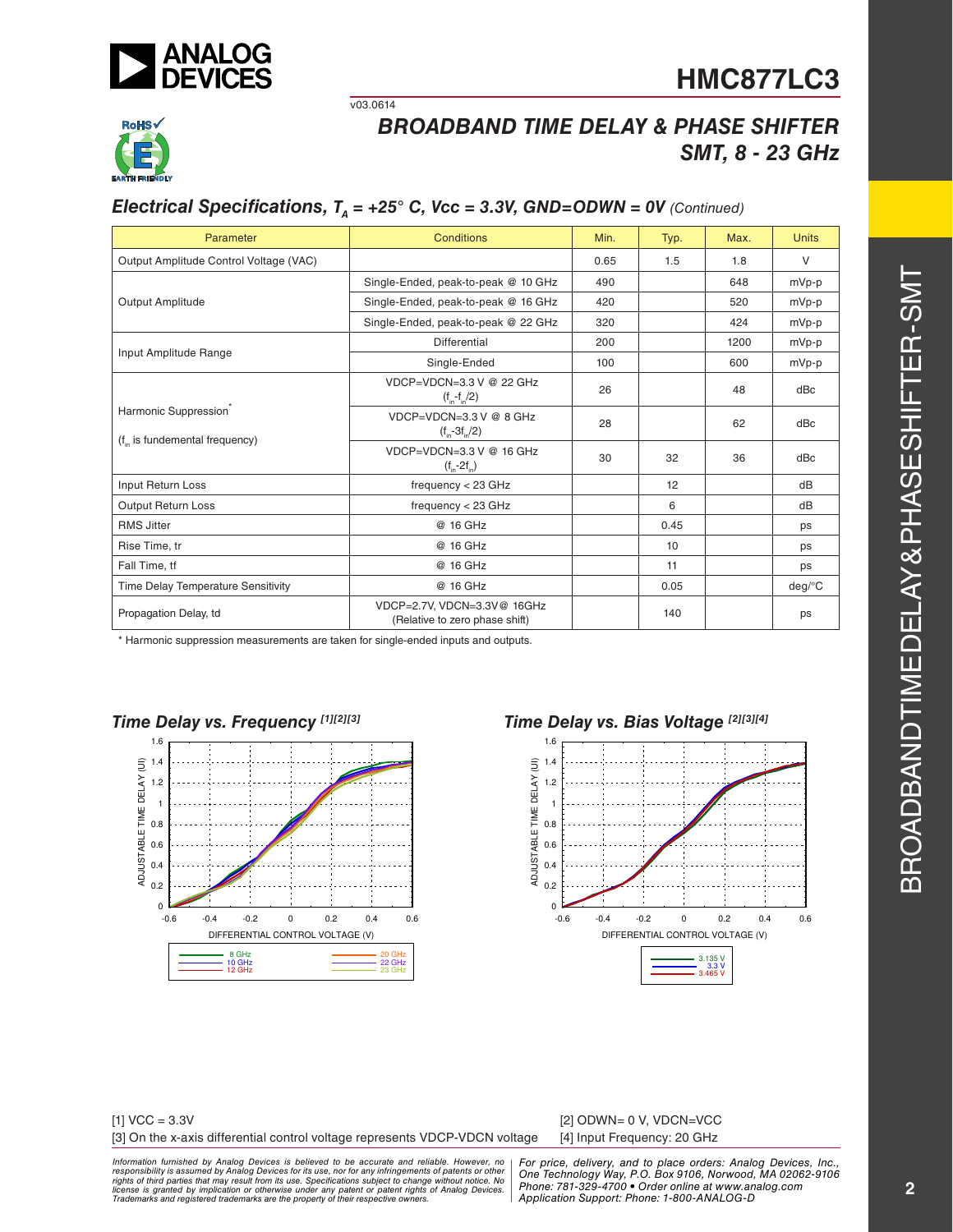



*Time Delay vs. Temperature [1][2][3][4]*

v03.0614



*Time Delay vs. Temperature @ VDCP=3.3V (Relative to VDCP=VCC-0.6V) [1][2][6]*



*Phase Shift vs. Bias Voltage [2][3][4]*



[3] On the x-axis differential control voltage represents VDCP-VDCN voltage [4] Input Frequency: 20 GHz

1.5 *Time Delay vs. Control Voltage @ VDCP=2.7V to 3.9V with 0.1V step [1][2]*



*Phase Shift vs. Frequency [1][2][3]*



*Phase Shift vs. Temperature [1][2][3][4]*



#### ormation furnished by Analog Devices is believed to be accurate and reliable. However, no | For price, delivery, and to place orders: Analog Devices, Inc.,<br>popsibility is assumed by Analog Devices for its use, not for any *pressult from its use. Specifications subject to change without notice. No*<br>ation or otherwise under any patent or patent rights of Analog Devices Phone: 781-329-4700 • Order online at ww *e* the property of their respective owners. **Application Support: Phone: 1-8** *Information furnished by Analog Devices is believed to be accurate and reliable. However, no*  responsibility is assumed by Analog Devices for its use, nor for any infringements of patents or other<br>rights of third parties that may result from its use. Specifications subject to change without notice. No<br>license is gr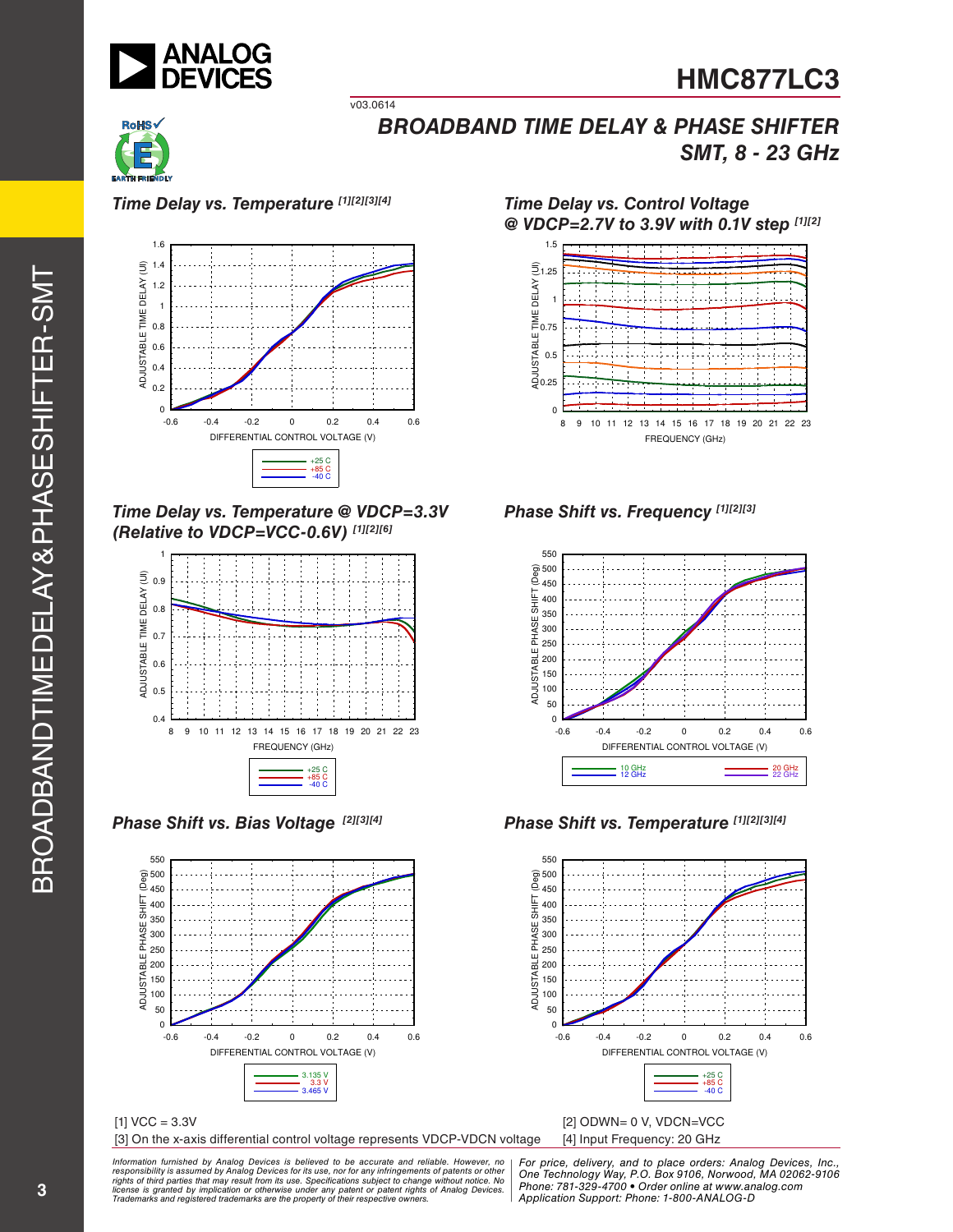



*BROADBAND TIME DELAY & PHASE SHIFTER SMT, 8 - 23 GHz*

*Phase Shift vs. Control Voltage @ VDCP=2.7V to 3.9V with 0.1V step [1][2][3]*

v03.0614



*Phase Error vs. Control Voltage @ Fmean=16 GHz [1][2][3][4]*







80 성<br>280 금무 260

300 320 340

Deg)

⋤ 긍

*(Relative to VDCP=VCC-0.6V) [1][2]*



*Phase Shift vs. Temperature @VDCP=3.3V* 

*Phase Shift vs. Control Voltage @ 10 GHz [1][2][3][4]*



*DC Current vs. Temperature [2][5]*



[5] VDCP=3.3V and input frequency is 20 GHz

ormation furnished by Analog Devices is believed to be accurate and reliable. However, no | For price, delivery, and to place orders: Analog Devices, Inc.,<br>popsibility is assumed by Analog Devices for its use, not for any *pressult from its use. Specifications subject to change without notice. No*<br>ation or otherwise under any patent or patent rights of Analog Devices Phone: 781-329-4700 • Order online at ww *e* the property of their respective owners. **Application Support: Phone: 1-8** *Information furnished by Analog Devices is believed to be accurate and reliable. However, no*  responsibility is assumed by Analog Devices for its use, nor for any infringements of patents or other<br>rights of third parties that may result from its use. Specifications subject to change without notice. No<br>license is gr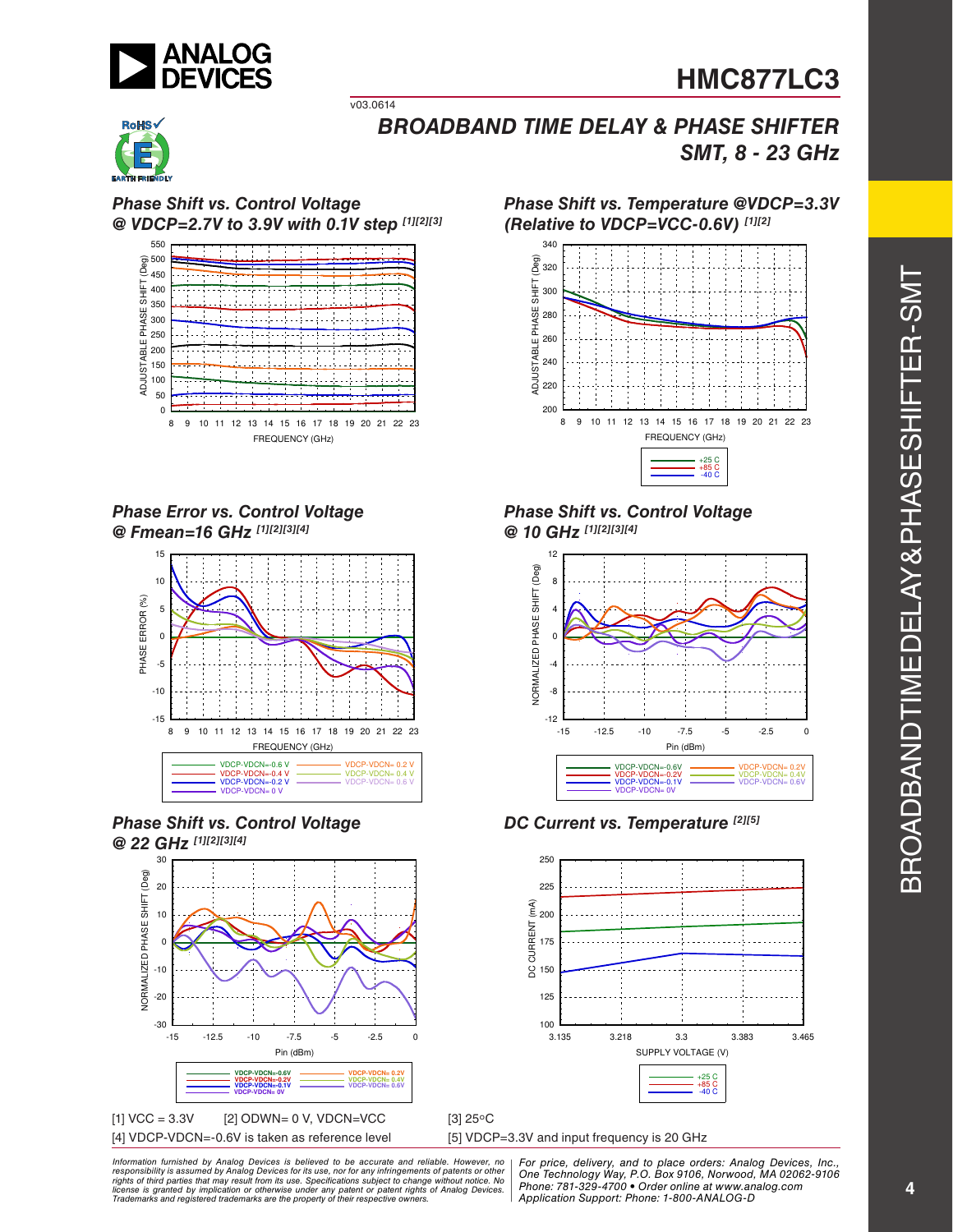



#### *Single-Ended Output Swing vs.*  **Supply Voltage [1][2][3]**



v03.0614

### *Single-Ended Output Swing vs. Control Voltage [1][4][5]*



# *Single-Ended Output Swing vs.*



*Duty Cycle Distortion @ 16 GHz [1][4][5]*



#### *Single-Ended Output Swing vs. Amplitude Control Voltage [1][3][4][6]*



# [6] The input frequency is 10 GHz

[1] ODWN= 0V, VDCN=VCC [2] Input Frequency: 20 GHz [3] VDCP=3.3V [4] VCC=3.3V [5] On the x-axis differential control voltage represents VDCP-VDCN voltage

*Information furnished by Analog Devices is believed to be accurate and reliable. However, no*  responsibility is assumed by Analog Devices for its use, nor for any infringements of patents or other<br>rights of third parties that may result from its use. Specifications subject to change without notice. No<br>license is gr

*Formation iurnished by Analog Devices is believed to be accurate and reliable. However, no Hor price, delivery, and to place orders: Analog Devices, In<br>roonsibility is assumed by Analog Devices for its use, nor for any pressult from its use. Specifications subject to change without notice. No*<br>ation or otherwise under any patent or patent rights of Analog Devices Phone: 781-329-4700 • Order online at ww *e* the property of their respective owners. **Application Support: Phone: 1-8** *For price, delivery, and to place orders: Analog Devices, Inc., One Technology Way, P.O. Box 9106, Norwood, MA 02062-9106 Phone: 781-329-4700 • Order online at www.analog.com Application Support: Phone: 1-800-ANALOG-D*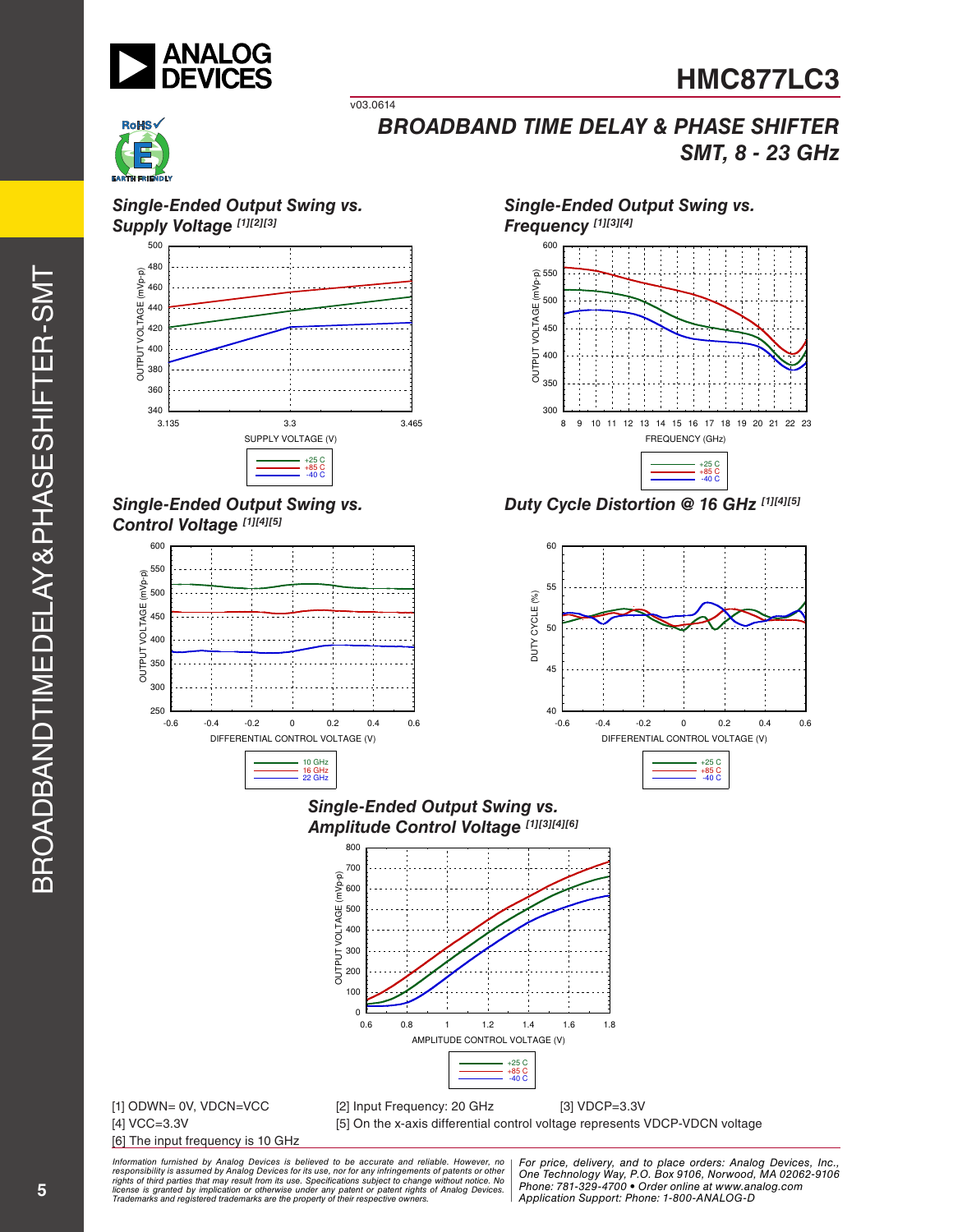



*Rise Time vs.*

*BROADBAND TIME DELAY & PHASE SHIFTER SMT, 8 - 23 GHz*

*Temperature @ 16 GHz [1][2][3]* 15 12.5 TIME (ps) RISE TIME (ps) 10 RISE<sup>-</sup> 7.5 5 -0.6 -0.4 -0.2 0 0.2 0.4 0.6 DIFFERENTIAL CONTROL VOLTAGE (V) +25 C +85 C -40 C

v03.0614

#### *RMS Jitter vs. Temperature @ 16 GHz[1][2][3][4]*







[1] ODWN= 0V, VDCN=VCC [2] VCC=3.3V

[3] On the x-axis differential control voltage represents VDCP-VDCN voltage [4] Source jitter was not deembeded [5] fin is the fundemental frequency

ormation furnished by Analog Devices is believed to be accurate and reliable. However, no | For price, delivery, and to place orders: Analog Devices, Inc.,<br>popsibility is assumed by Analog Devices for its use, not for any *pressult from its use. Specifications subject to change without notice. No*<br>ation or otherwise under any patent or patent rights of Analog Devices Phone: 781-329-4700 • Order online at ww *e* the property of their respective owners. **Application Support: Phone: 1-8** *Information furnished by Analog Devices is believed to be accurate and reliable. However, no*  responsibility is assumed by Analog Devices for its use, nor for any infringements of patents or other<br>rights of third parties that may result from its use. Specifications subject to change without notice. No<br>license is gr



*RMS Jitter vs. Bias Voltage @ 16 GHz [1][3][4]*







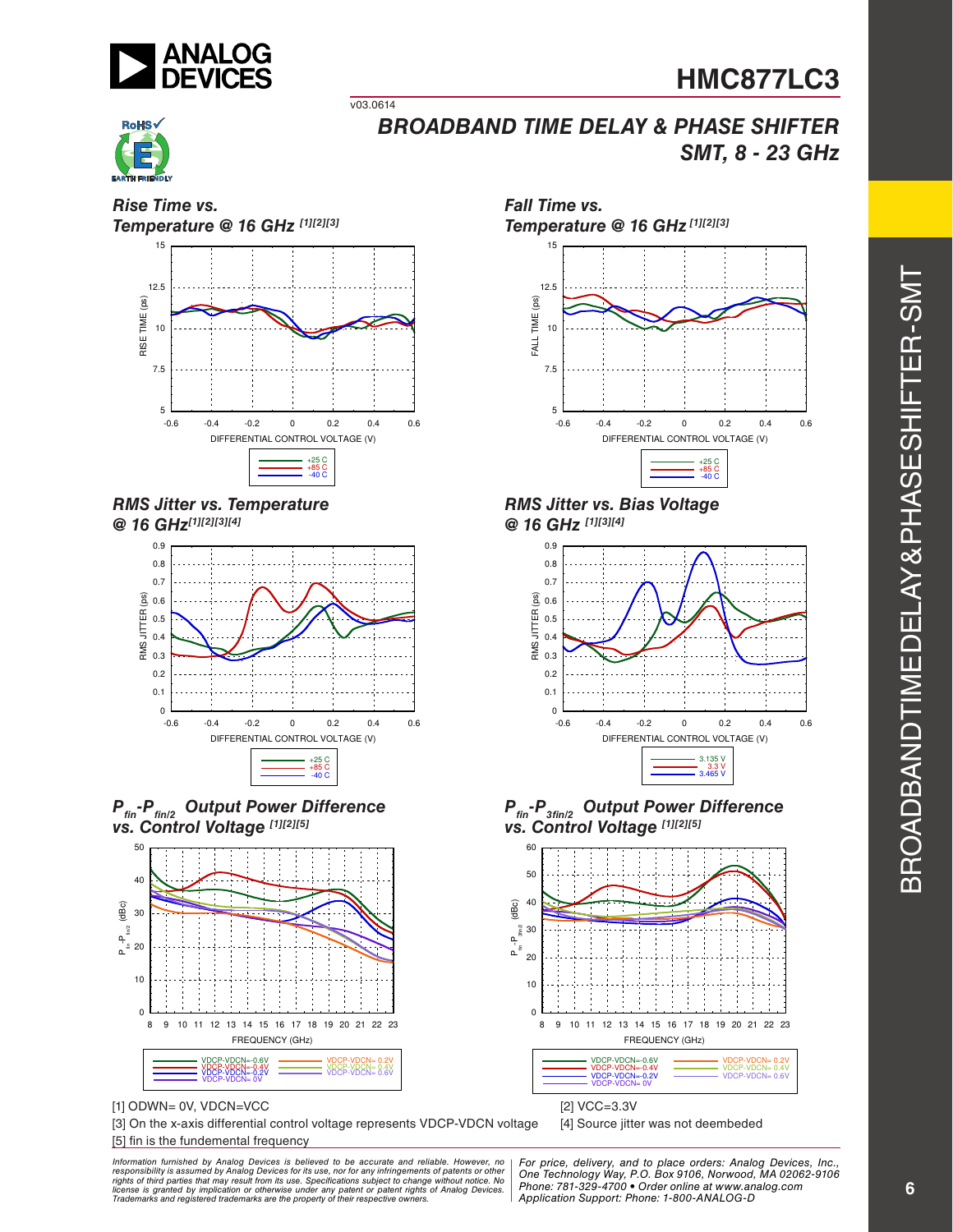



*Second Harmonic vs. Control Voltage [1][2]*

v03.0614



*Input Return Loss vs. Frequency [1][4]*



*Modulation Signal Bandwidth*



*Output Return Loss vs. Frequency [1][4]*



[1] VCC= 3.3 V, ODWN=0V [2] fin is the fundemental frequency [3] -6.8 dBm input power was applied to VDCP, VDCN is 50 Ohms terminated and fin=15 GHz [4] VDCP=VDCN=VCC

ormation furnished by Analog Devices is believed to be accurate and reliable. However, no | For price, delivery, and to place orders: Analog Devices, Inc.,<br>popsibility is assumed by Analog Devices for its use, not for any *pressult from its use. Specifications subject to change without notice. No*<br>ation or otherwise under any patent or patent rights of Analog Devices Phone: 781-329-4700 • Order online at ww *e* the property of their respective owners. **Application Support: Phone: 1-8** *Information furnished by Analog Devices is believed to be accurate and reliable. However, no*  responsibility is assumed by Analog Devices for its use, nor for any infringements of patents or other<br>rights of third parties that may result from its use. Specifications subject to change without notice. No<br>license is gr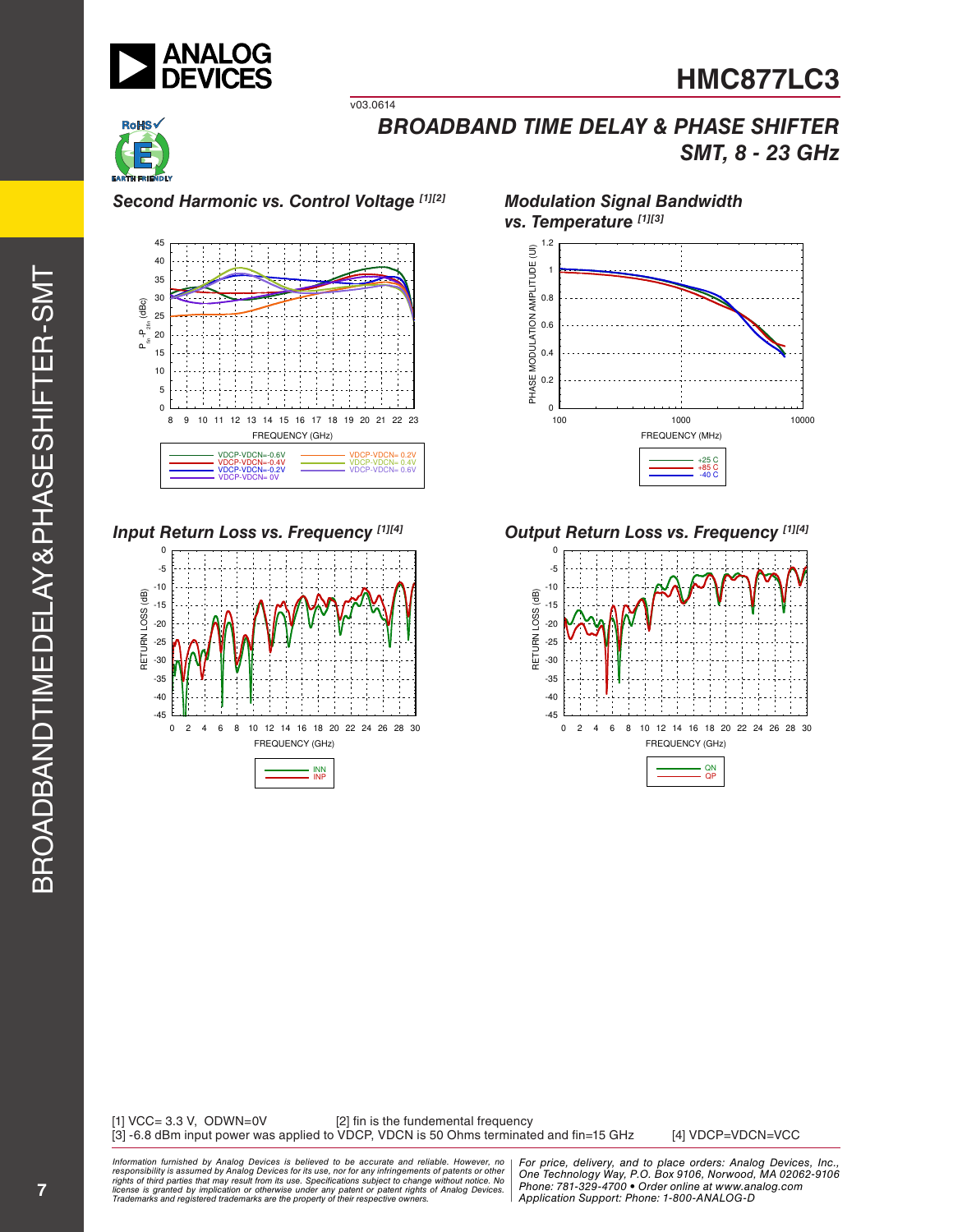



# *BROADBAND TIME DELAY & PHASE SHIFTER SMT, 8 - 23 GHz*



v03.0614

Time Scale: 10 ps/div Amplitude Scale: 81.8 mV/div

Test Conditions: VCC=3.3 V, ODWN=0 V  $VDCP = 300$  mVpp @ 1 MHz VDCN is 50 Ohms terminated

Measurement Results: RMS Jitter: 0.3 ps Peak to peak Jitter: 1.78 ps Rise Time: 11.78 ps Fall Time: 11.78 ps

### *Output Eye Diagram Continuous Snapshot for 15 GHz Input Signal*



Time Scale: 10 ps/div Amplitude Scale: 81.8 mV/div

Test Conditions: VCC=3.3 V, ODWN=0 V  $VDCP = 300$  mVpp @ 1 MHz VDCN is 50 Ohms terminated

Measurement Result: 26.8 ps (0.4 UI )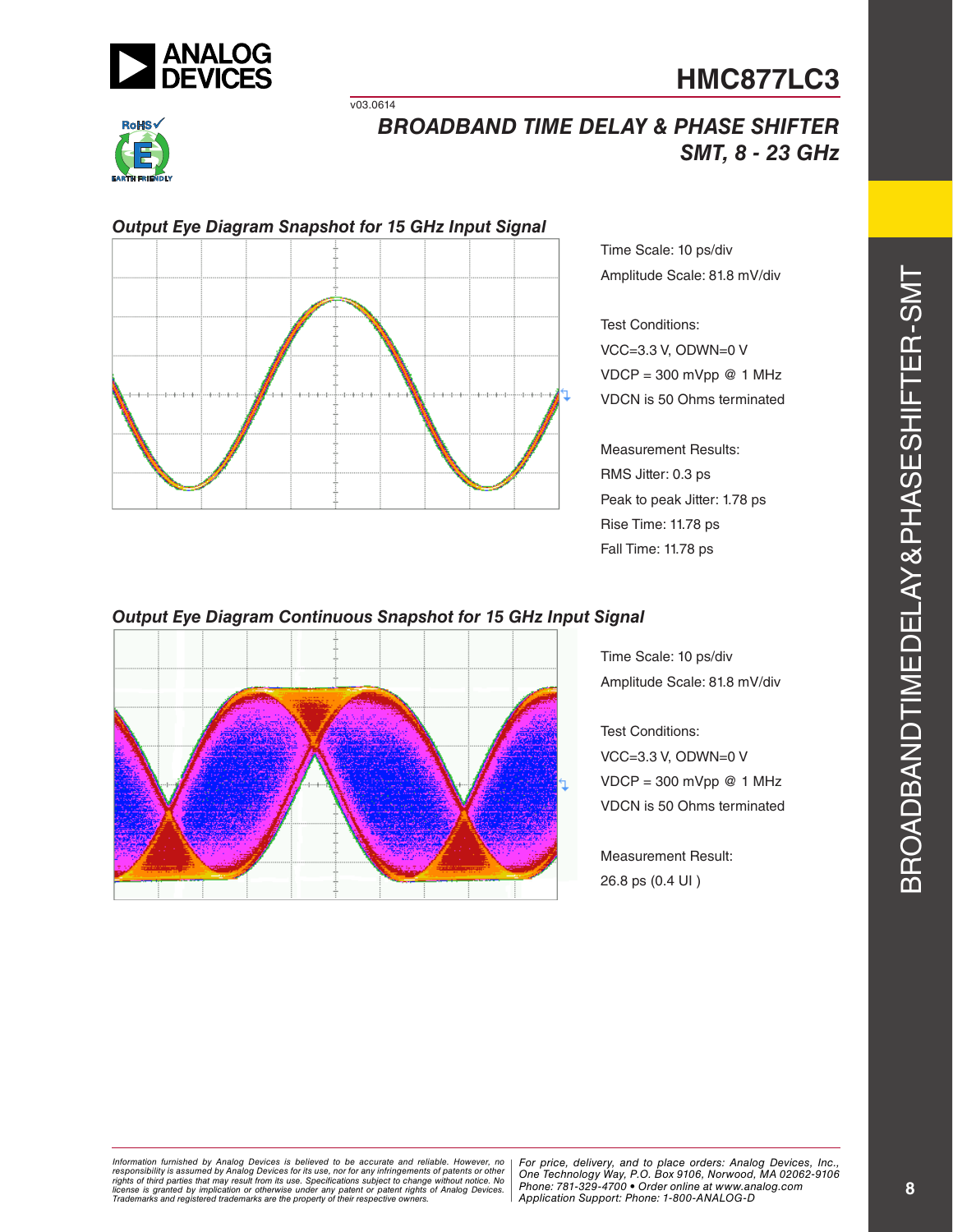



# *BROADBAND TIME DELAY & PHASE SHIFTER SMT, 8 - 23 GHz*

### *Absolute Maximum Ratings*

| <b>Power Supply Voltage (Vcc)</b>                                                                                                                 | $-0.5V$ to $+3.75V$      |
|---------------------------------------------------------------------------------------------------------------------------------------------------|--------------------------|
| Input Voltage $(V_{m}),$<br>Output Voltage $(V_{\text{out}})$                                                                                     | Vcc -1.2V to Vcc+0.6V    |
| Control Voltage (V <sub>pcp</sub> ), Delay Control<br>Voltage Range Adjustment (L <sub>c</sub> ),<br>Amplitude Control Voltage (V <sub>sc</sub> ) | 0 to $Vec+0.6V$          |
| <b>Channel Temperature (Tc)</b>                                                                                                                   | 125 °C                   |
| Continuous Pdiss (T = $85^{\circ}$ C)<br>(derate $35.8$ mW/ $\degree$ C above $85 \degree$ C)                                                     | 1.43 W                   |
| <b>Thermal Resistance</b><br>(junction to ground paddle)                                                                                          | 27.9 °C/W                |
| <b>Storage Temperature</b>                                                                                                                        | $-65$ to $+125$ °C       |
| <b>Operating Temperature</b>                                                                                                                      | $-40$ to $+85^{\circ}$ C |
| <b>ESD Sensitivity (HBM)</b>                                                                                                                      | Class 1A                 |

v03.0614



ELECTROSTATIC SENSITIVE DEVICE OBSERVE HANDLING PRECAUTIONS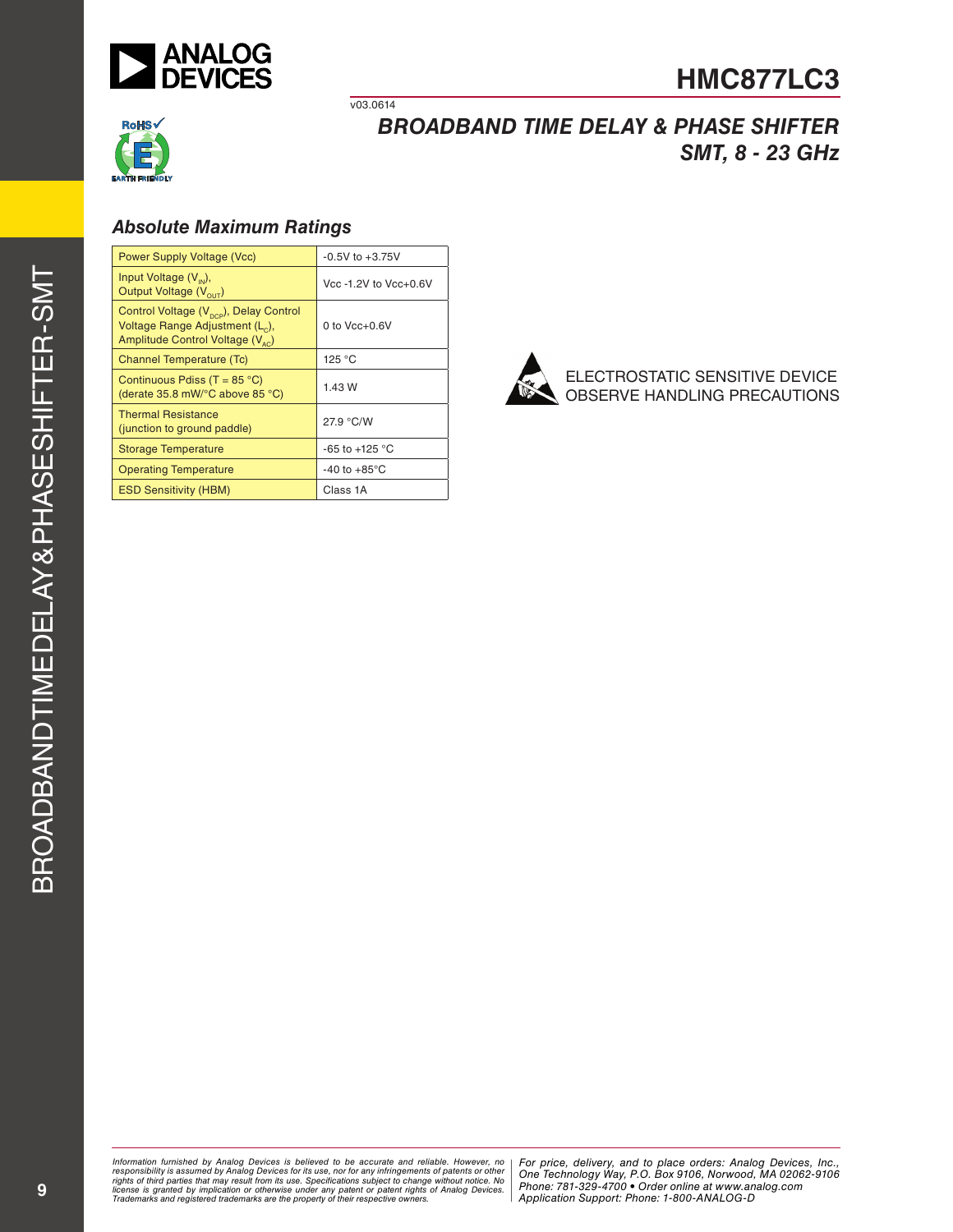



*BROADBAND TIME DELAY & PHASE SHIFTER SMT, 8 - 23 GHz*

### *Outline Drawing*



v03.0614

## *Package Information*

| <b>Part Number</b> | <b>Package Body Material</b> | Lead Finish      | <b>MSL Rating</b>     | Package Marking <sup>[2]</sup> |
|--------------------|------------------------------|------------------|-----------------------|--------------------------------|
| HMC877LC3          | Alumina, White               | Gold over Nickel | $MSL3$ <sup>[1]</sup> | H877<br>XXXX                   |

[1] Max peak reflow temperature of 260 °C

[2] 4-Digit lot number XXXX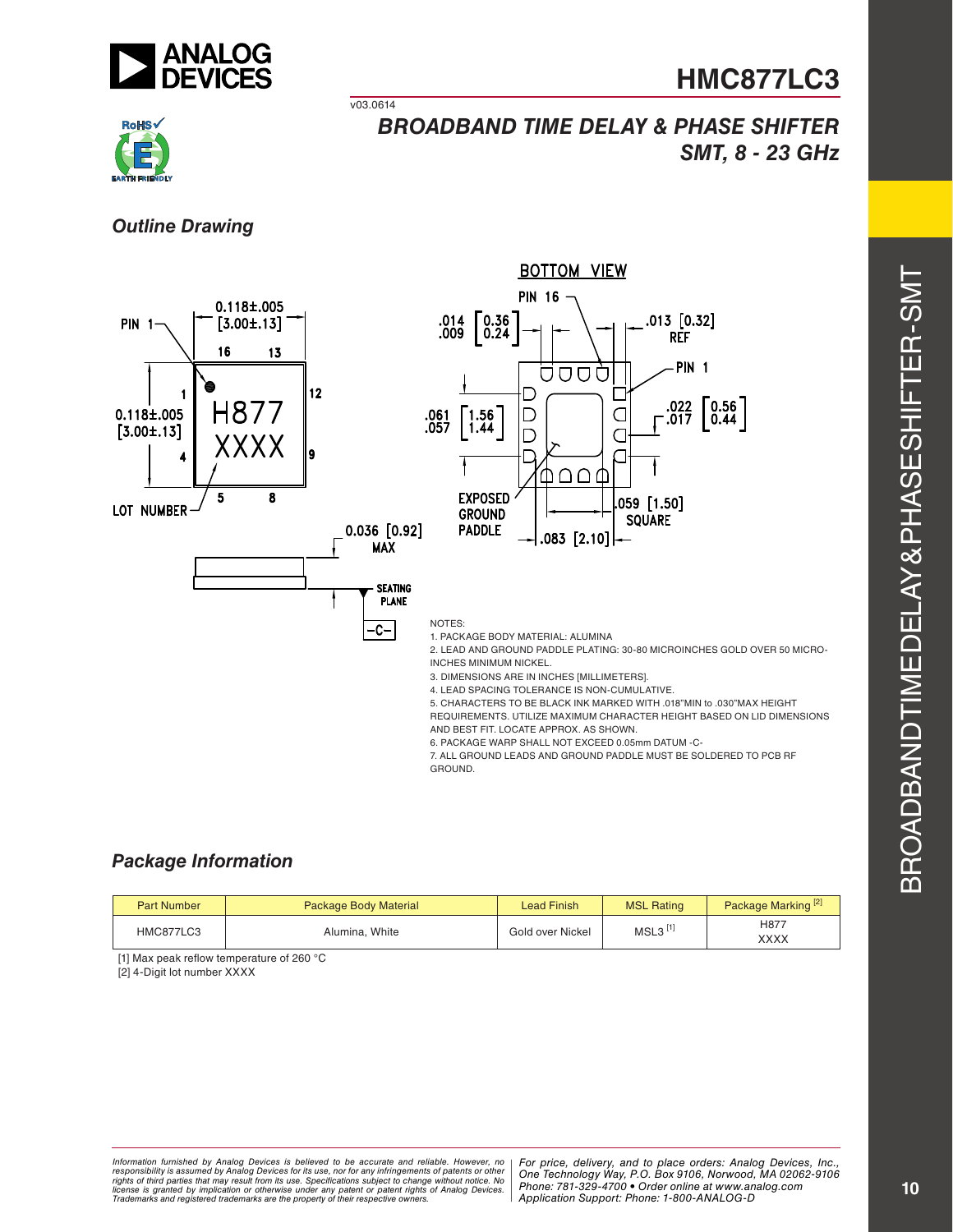

v03.0614



# *BROADBAND TIME DELAY & PHASE SHIFTER SMT, 8 - 23 GHz*

### *Pin Descriptions*

| <b>Pin Number</b> | <b>Function</b>                                        | Description                                                                                                                                        | <b>Interface Schematic</b>                                                                   |  |
|-------------------|--------------------------------------------------------|----------------------------------------------------------------------------------------------------------------------------------------------------|----------------------------------------------------------------------------------------------|--|
| 1, 4-5, 8-9,12    | GND                                                    | Signal grounds should be connected to 0V.<br>Ground paddle must be connected to DC ground                                                          | $V_{\underset{Q}{\circ}}$<br>$\circ$ GND                                                     |  |
| 2, 3, 6, 7        | <b>INP</b><br><b>INN</b><br><b>VDCP</b><br><b>VDCN</b> | Differential signal inputs.                                                                                                                        | Vcc<br>50 $\Omega$<br><b>INP</b><br>$\frac{INN}{VDCP}$<br><b>VDCN</b><br>βGND                |  |
| 10, 11            | QN<br>$\mathsf{QP}$                                    | Differential signal outputs.                                                                                                                       | $\mathrm{V_{C}^{\mathrm{cc}}}$<br>650<br>QP<br>QN<br>€<br>φGND                               |  |
| 13                | <b>VAC</b>                                             | The output amplitude control pin.                                                                                                                  | $V_{\circ}^{\text{cc}}$<br>.<br>∫13.5ko<br>100 <sub>0</sub><br>VACO<br><b>312.5ko</b><br>GND |  |
| 14                | <b>ODWN</b>                                            | Enable pin of the output. It should be connected to GND to enable<br>the part. When it is connected to VCC or floated the output is set<br>to VCC. | Vcc<br>25k<br>ODWNO<br>$\overrightarrow{\phi}$ GND                                           |  |
| $15\,$            | $\ensuremath{\mathsf{VCC}}$                            | The supply voltage of the part.                                                                                                                    |                                                                                              |  |

*Formation iurnished by Analog Devices is believed to be accurate and reliable. However, no Hor price, delivery, and to place orders: Analog Devices, In<br>roonsibility is assumed by Analog Devices for its use, nor for any pressult from its use. Specifications subject to change without notice. No*<br>ation or otherwise under any patent or patent rights of Analog Devices Phone: 781-329-4700 • Order online at ww *e* the property of their respective owners. **Application Support: Phone: 1-8** Information furnished by Analog Devices is believed to be accurate and reliable. However, no<br>responsibility is assumed by Analog Devices for its use, nor for any infringements of patents or other<br>rights of third parties th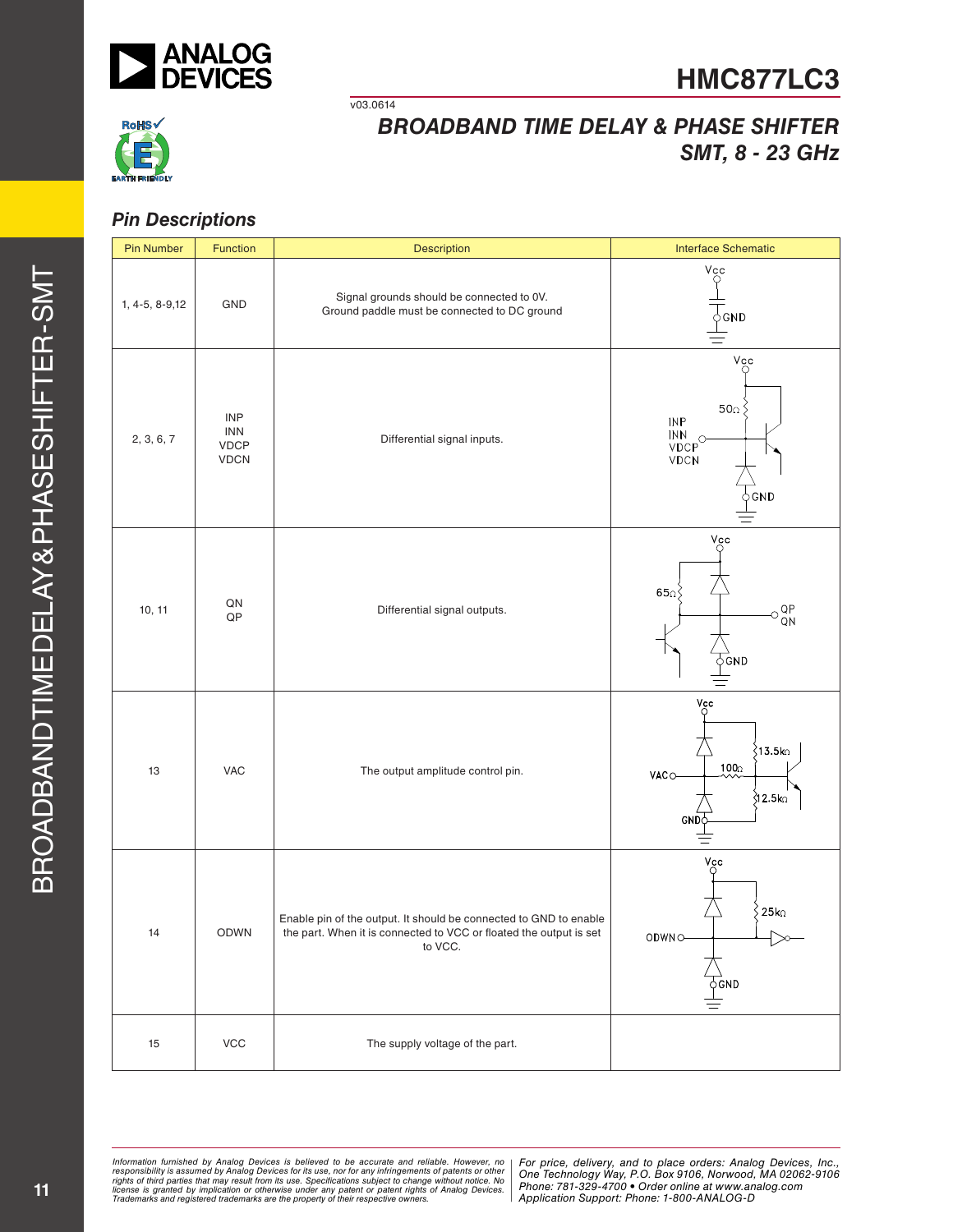



# *BROADBAND TIME DELAY & PHASE SHIFTER SMT, 8 - 23 GHz*

### *Pin Descriptions (Continued)*

| <b>Pin Number</b> | <b>Function</b> | <b>Description</b>                                                                                                                                                                                                                                                                           | Interface Schematic                                  |
|-------------------|-----------------|----------------------------------------------------------------------------------------------------------------------------------------------------------------------------------------------------------------------------------------------------------------------------------------------|------------------------------------------------------|
| 16                | LC              | This pin enables the control of the linearity level of Control Voltage<br>vs. Phase Shift/Time Delay. Compromise is between linearity level<br>and wideness of the Phase Shift/Time Delay tuning range. For<br>optimum tuning range and linearity balance, R2=R3 are chosen as<br>4.7 kOhms. | Vcc<br>$Vref \rightharpoonup$<br>OLC<br><b>GND</b> C |

v03.0614

### *Application Circuit*



*Formation iurnished by Analog Devices is believed to be accurate and reliable. However, no Hor price, delivery, and to place orders: Analog Devices, In<br>roonsibility is assumed by Analog Devices for its use, nor for any pressult from its use. Specifications subject to change without notice. No*<br>ation or otherwise under any patent or patent rights of Analog Devices Phone: 781-329-4700 • Order online at ww *e* the property of their respective owners. **Application Support: Phone: 1-8** Information furnished by Analog Devices is believed to be accurate and reliable. However, no<br>responsibility is assumed by Analog Devices for its use, nor for any infringements of patents or other<br>rights of third parties th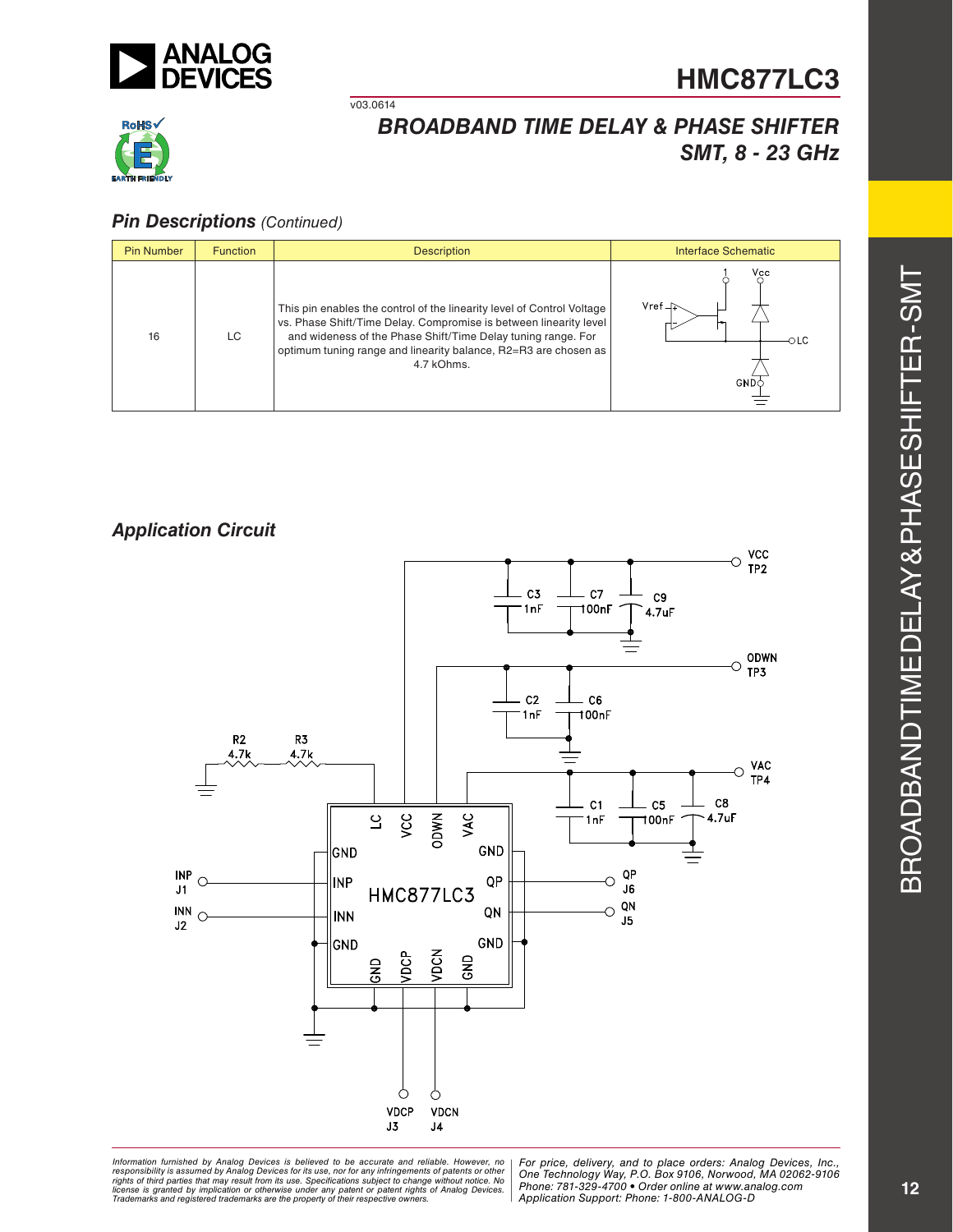



### *Evaluation PCB*



# *List of Materials for Evaluation PCB EVAL01-HMC877LC3[1]*

v03.0614

| <b>Item</b>    | <b>Description</b>                                             |
|----------------|----------------------------------------------------------------|
| J1 - J2, J5-J6 | <b>K</b> Connector                                             |
| $J3-J4$        | <b>SMA Connector</b>                                           |
| TP1-TP5        | DC Pin                                                         |
| $C1-C3$        | 1000 pF Capacitor, 0402 Pkg.                                   |
| $C5-C7$        | 0.1 µF Capacitor, 0402 Pkg.                                    |
| $C8-C9$        | 4.7 µF Capacitor, Tantalum                                     |
| <b>R2-R3</b>   | 4.7 kOhm Resistor, 0402 Pkg.                                   |
| U1             | HMC877LC3 Analog Phase Shifter/<br><b>Broadband Time Delay</b> |
| $PCB$ [2]      | 600-00064-00 Evaluation Board                                  |

[1] Reference this number when ordering complete evaluation PCB

[2] Circuit Board Material: Rogers 4350 or Arlon 25 FR

The circuit board used in the application should use RF circuit design techniques. Signal lines should have 50 Ohm impedance while the package ground leads and exposed paddle should be connected directly to the ground plane similar to that shown. A sufficient number of via holes should be used to connect the top and bottom ground planes. The evaluation board should be mounted to an appropriate heat sink. The evaluation circuit board shown is available from Hittite upon request.

*Information furnished by Analog Devices is believed to be accurate and reliable. However, no*  responsibility is assumed by Analog Devices for its use, nor for any infringements of patents or other<br>rights of third parties that may result from its use. Specifications subject to change without notice. No<br>license is gr